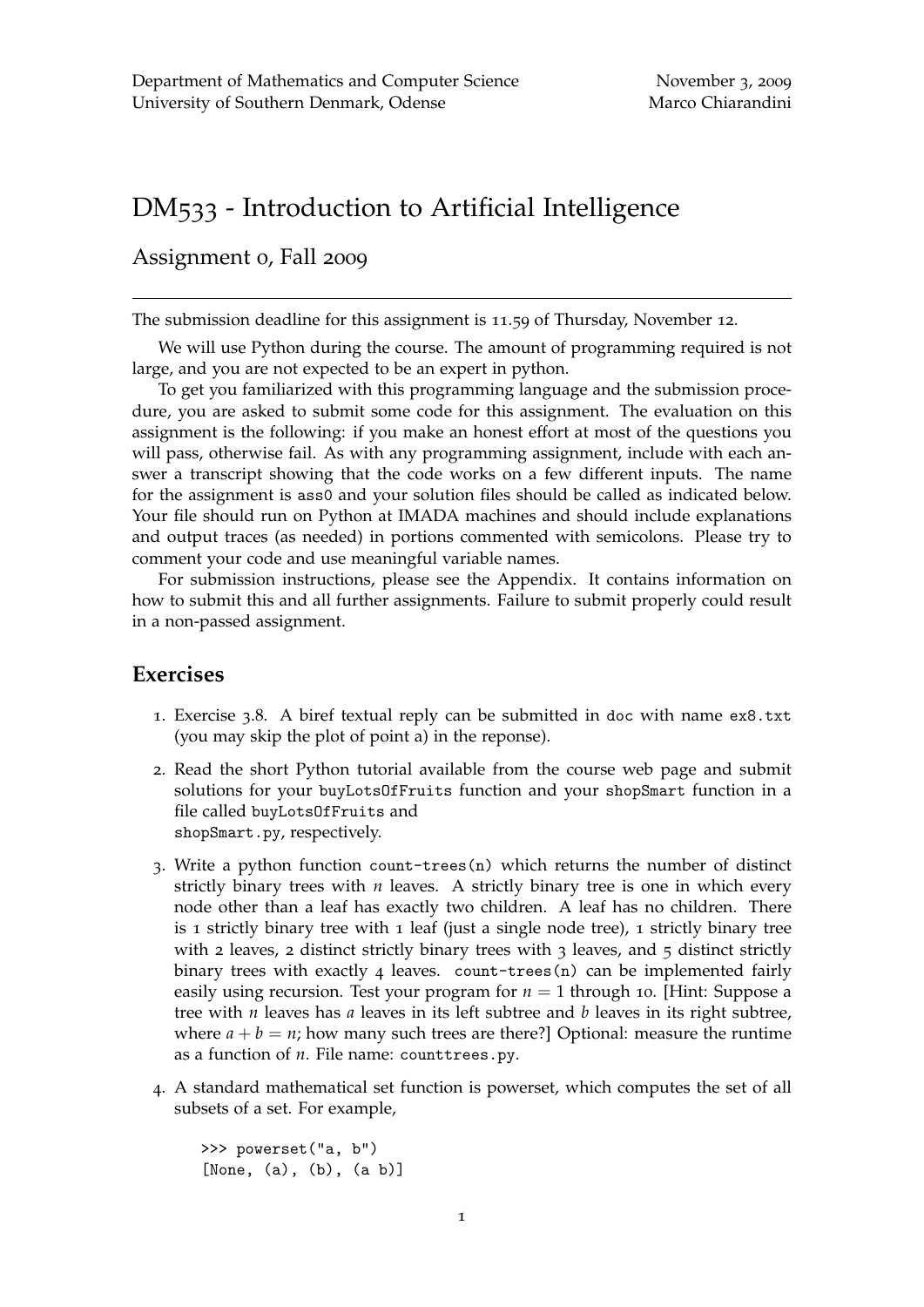Implement this as a recursive function. It may require other subsidiary functions. File name: powerset.py

- 5. Data types
	- a. Write class for points and line segments in two dimensions.
	- b. Write a function distance(p1,p2) that returns the distance between two points.
	- c. Write a function  $\text{midpoint}(1)$  that returns the midpoint of a line segment.
	- d. Write a function intersectp $(11,12)$  that decides if two line segments intersect. [Hint: the location of an arbitrary point on AB can be written as  $vA + (1-v)B$ ; a point on CD is  $wC + (1-w)D$ ; the lines cross where these are equal. This gives two equations (equating both  $x$  and  $y$  parts) for  $v$  and  $w$ . Solve these to find the intersection point, if any. Then you need to check that the intersection is actually on both segments - this can be determined by looking at the values of v and w.]
	- e. A polygon can be defined by a list of points, where each point is assumed to be connected to the next. Define methods for calculating the area of a polygon. Begin with subtypes such as rectangle, square, triangle, regular polygon. Formulas for these can be found on the web. Optionally, you can provide a method that works for any polygon. You can assume that the list of points supplied to build any particular shape does in fact describe such a shape.

File name: geometry.py.

- 6. Download the AIMA (textbook) code in http://code.google.com/p/aima-python/. Make sure it works by compiling the utilities and agents subsystems. If you want, you can try to write a better vacuum world agent. See the overview and the instructions on how to use the code and become familiar with it. Read Exercises 2.7-2.12 that take you through the process of developing an environment class.
- 7. Using the methods at the previous item, try doing Exercise 3.19 from [B1]. File name: vacuum.py.

## **Appendix A Submission Instructions**

An archive containing the electronic version of documents and source code of the program must be handed in through the Blackboard system within the deadline. The procedure is the following:

- choose the course DM533 in Blackboard,
- choose "Assignment Hand in" in the menu on the left,
- fill the form and conclude with submit,
- print the receipt (there will be a receipt also per email).